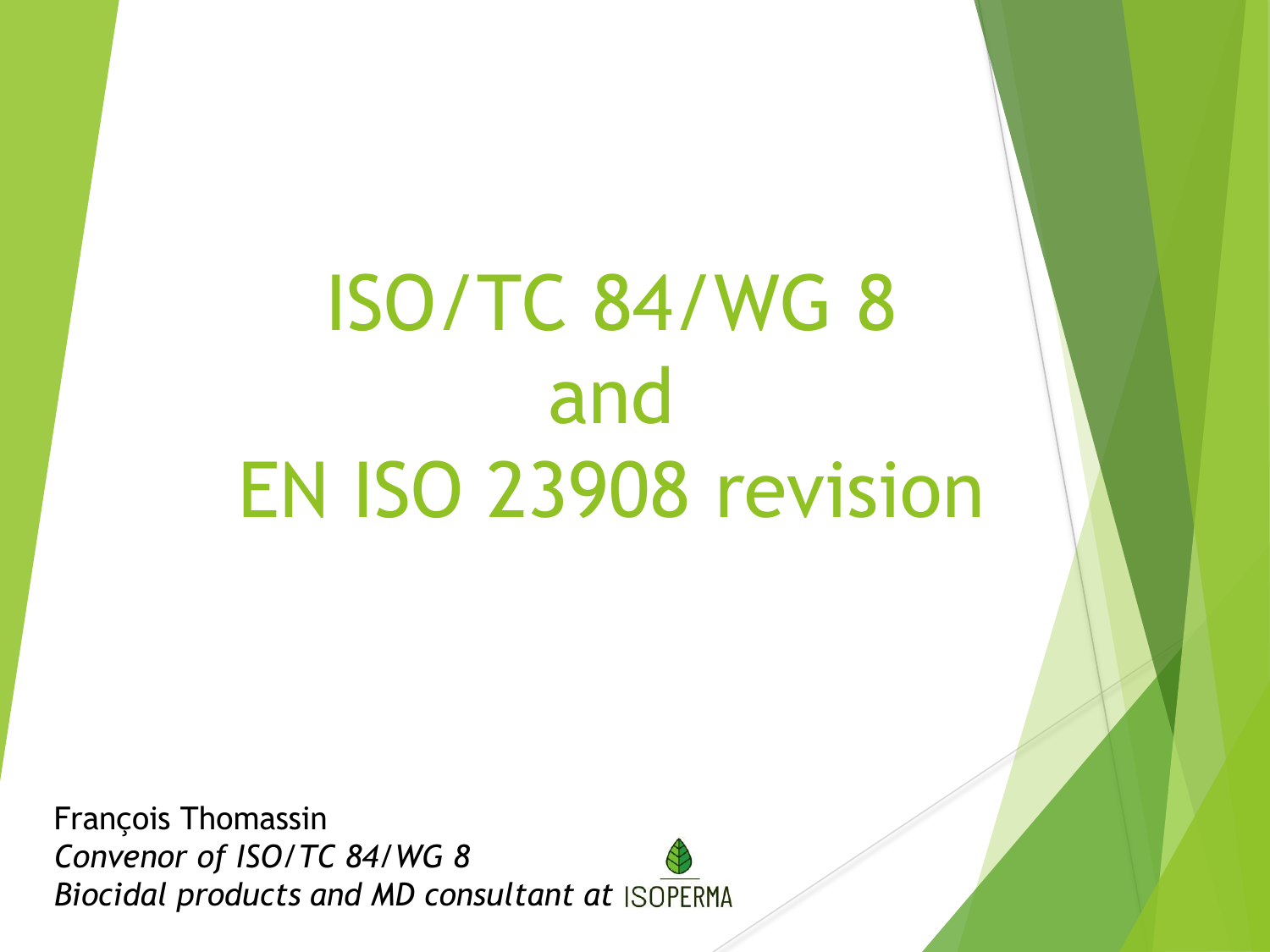## **ISO/TC 84 WG8 "SHARPS CONTAINERS"**

- Under ISO/TC 84, WG8 is responsible for:
	- **EN ISO 23907-1** (single use sharps container) **ISO 23907-2** (reusable sharps container) **EN ISO 23908** (sharps protection mechanisms)
- $\lambda$  WG8 has experience in testing methods for preventing the risk of unintended cuts and pricks, body fluid exposures and microbial contamination

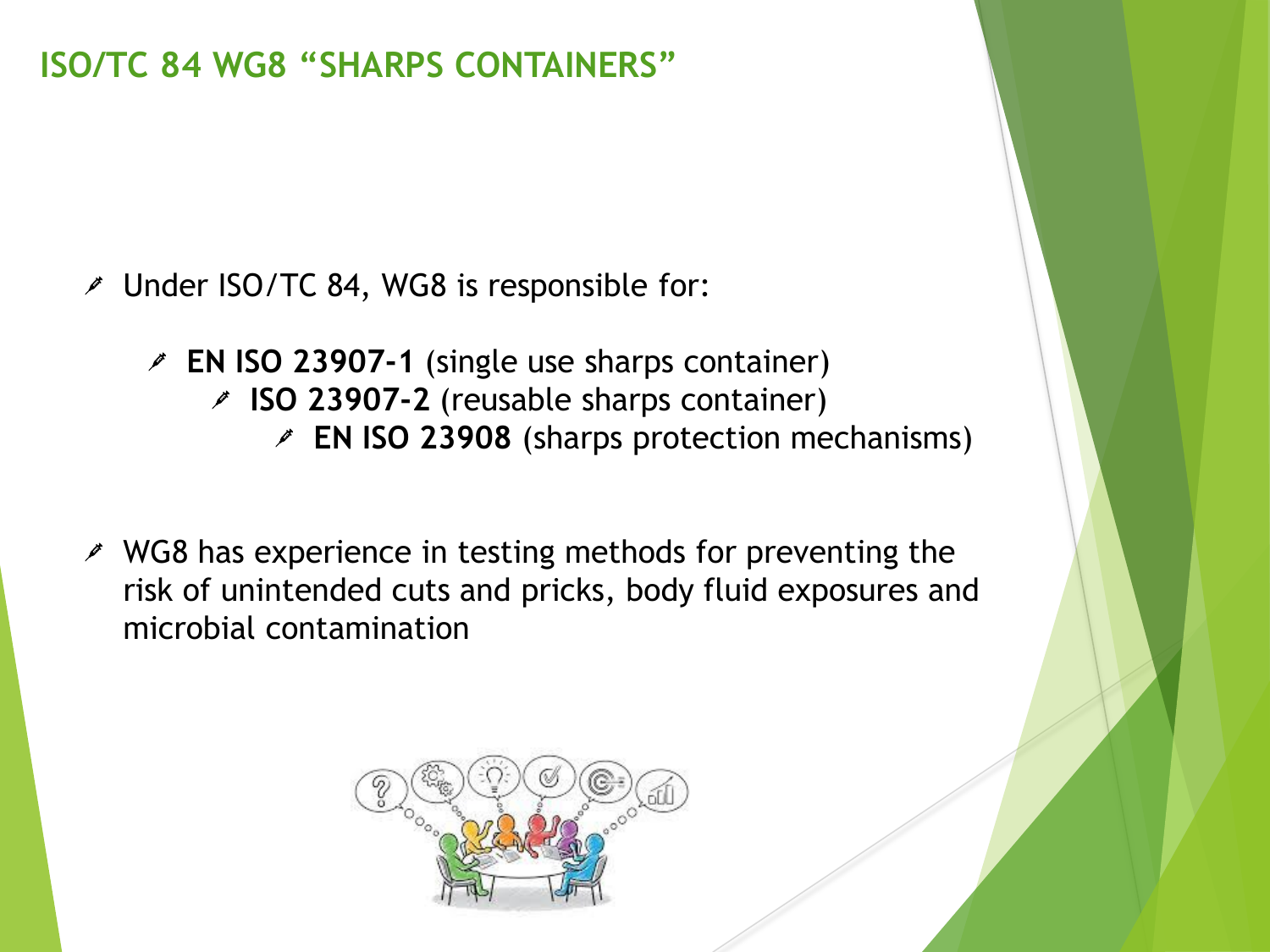

## ISO Working groups

## **Participation:**

- Participants are appointed by national  $\overrightarrow{p}$ standardization bodies (NSB)
- $\lambda$  Liaison can be requested by other technical committee or organization
- The WG convenor may invite a single guest to a single meeting provided that s/he informs ISO/NSB before the meeting.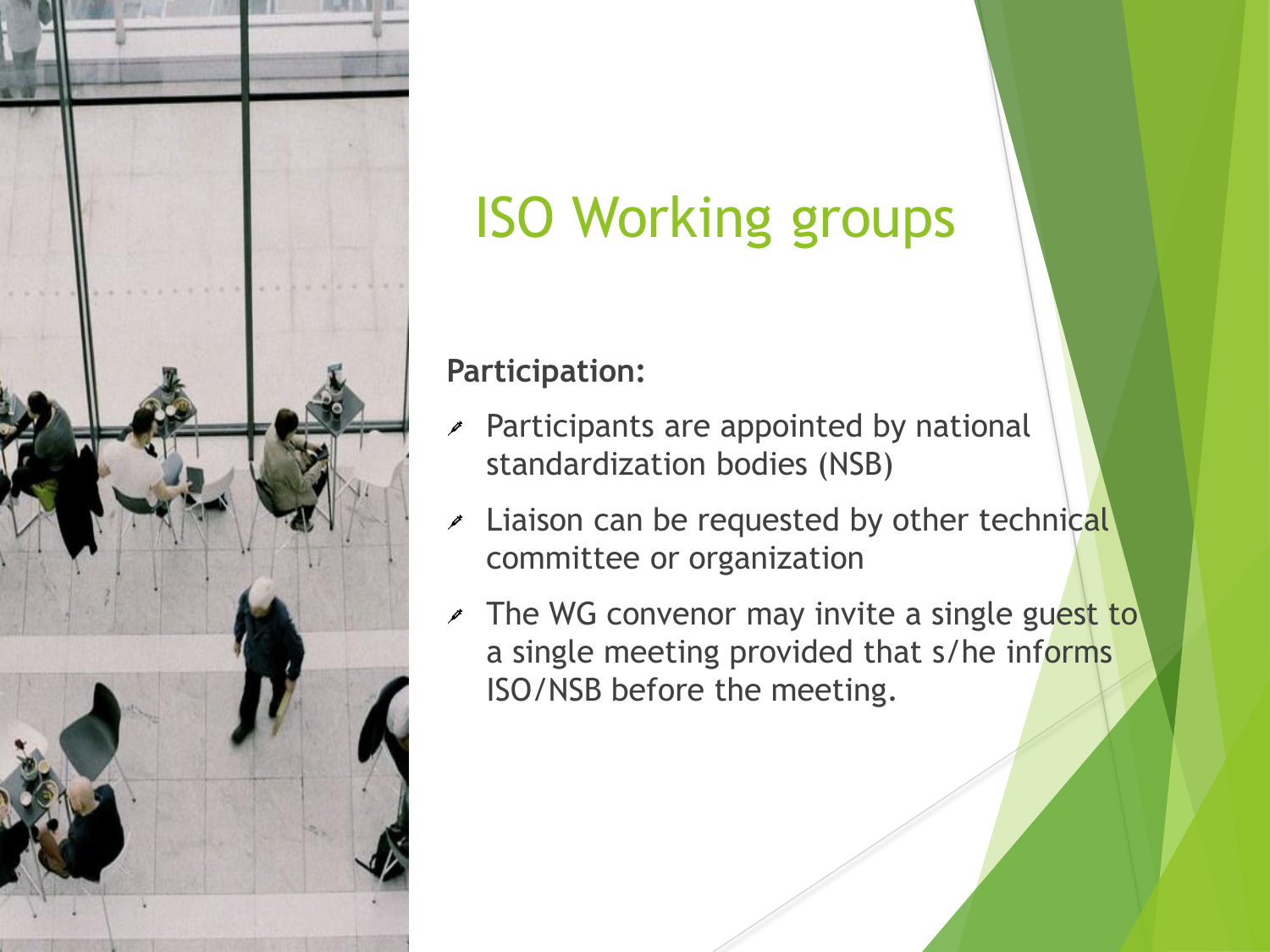## **WG 8 MEMBERS LIST**

Convenor: M. Thomassin François

Members:

**ANSI** (FDA, BD, AbbVie), **BIS** (Aimindia) **BSI** (Frontier Group, Danielsheaths, Sharpsmart, Daniels), **DIN** (BGW, Sarstedt, BBraun, Sanofi, Boehringer-Ingelheim), **DS** (Novonordisk), **JISC** (Terumo, Tokyo Institute of Technology), **KATS** (Dr Kyung Sool, Mr Yong Wan, Mr Jungk Won, Pr Young Kon, Mr Jae-Hyun, National Institute of Medical Device Safety Information), **AFNOR** (Keter, Dastri, Geres, Hospidex, Isoperma, LNE, BD), **SCC** ( Dr Grimmond, Daniels Healthcare), **SA**  (staffandpatientsafety) **SNV** (Confinis, Ypsomed), **SIS** (Regulatory authority) **UNE** (Mr Martinez Lazaro, Amedics, Spanish Nursing Council, BD), **UNI** (Ditta 2001,Artsana)

Liaison representative: **European Biosafety Network, UNICEF, WHO**

➔ **14 countries / 63 experts**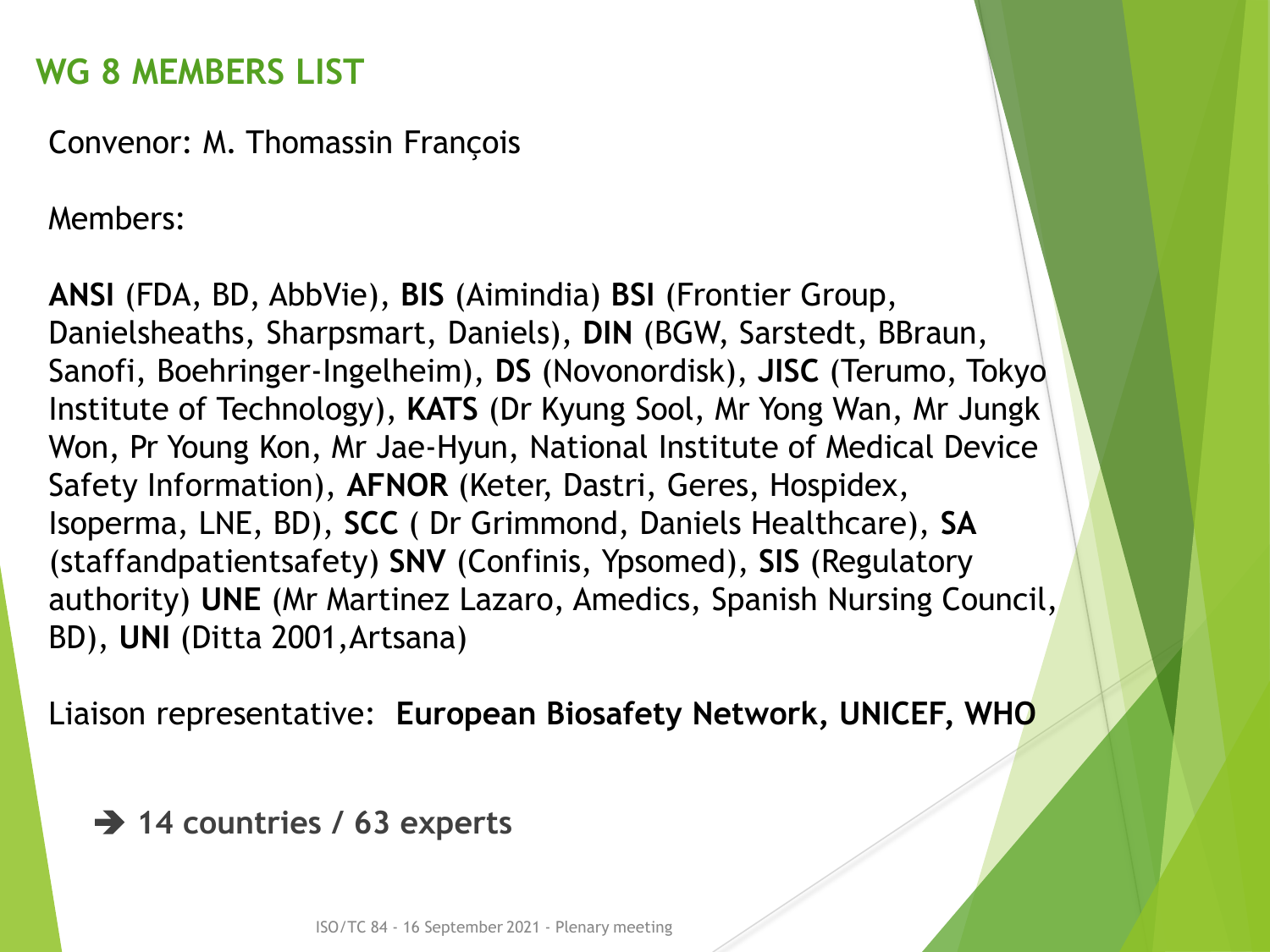

## **ISO/TC 84 WG8**

## **WG8 Meetings (all Virtual):**

- Kick off: 16-12-2021
- 28-02-2022
- 03-05-2022
- 25-05-2022
- **06-07-2022**

## **Sub-Groups:**

- New tests: 20/01, 31/03, 27/04, 12/05, 21/06, 28/06
- Terms and definitions: 19/01
- Simulated user study: 20/01  $\boldsymbol{\mu}$
- Annex ZA: 10/06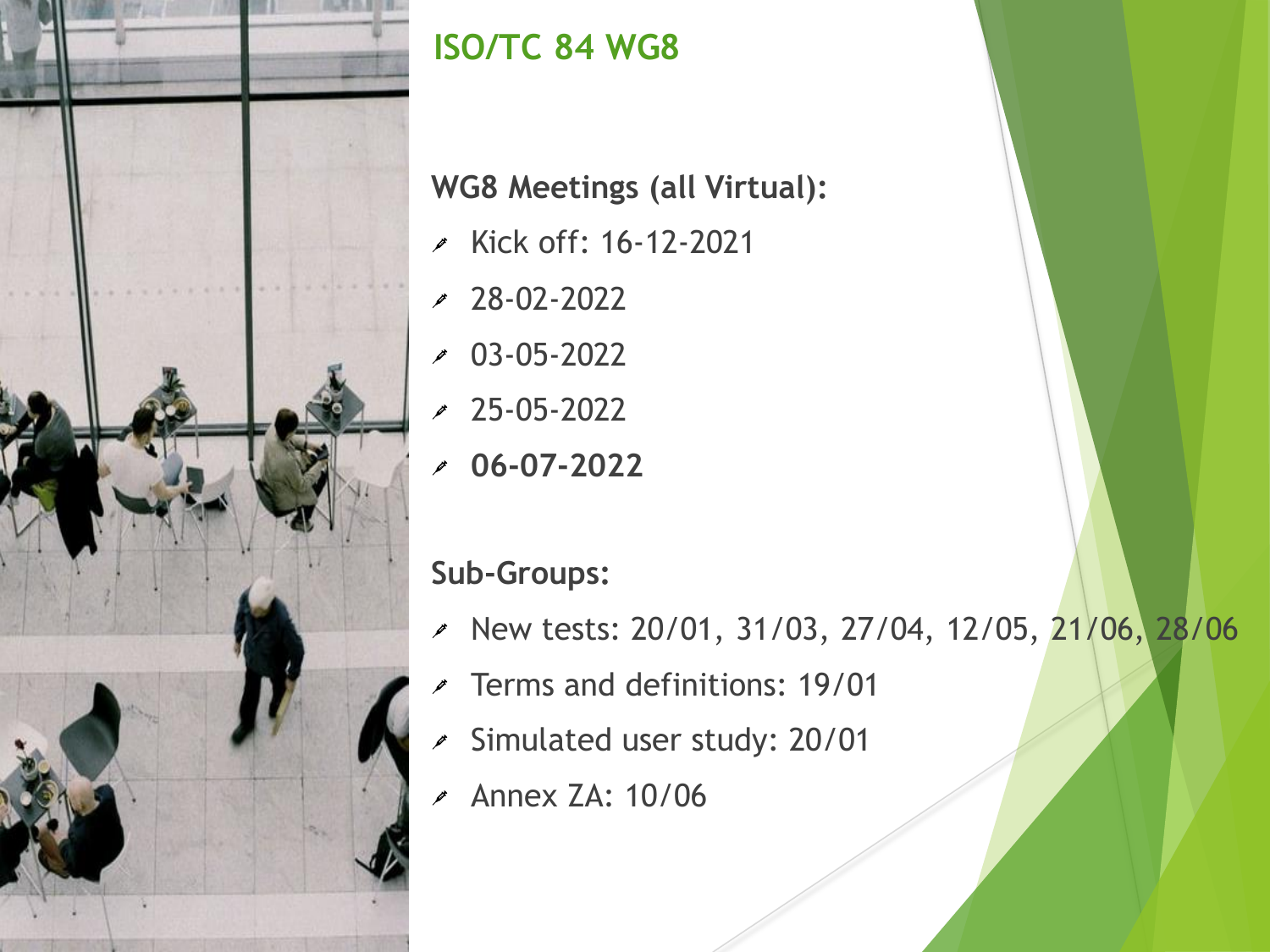# And now, to focus on pr EN ISO 23908 revision

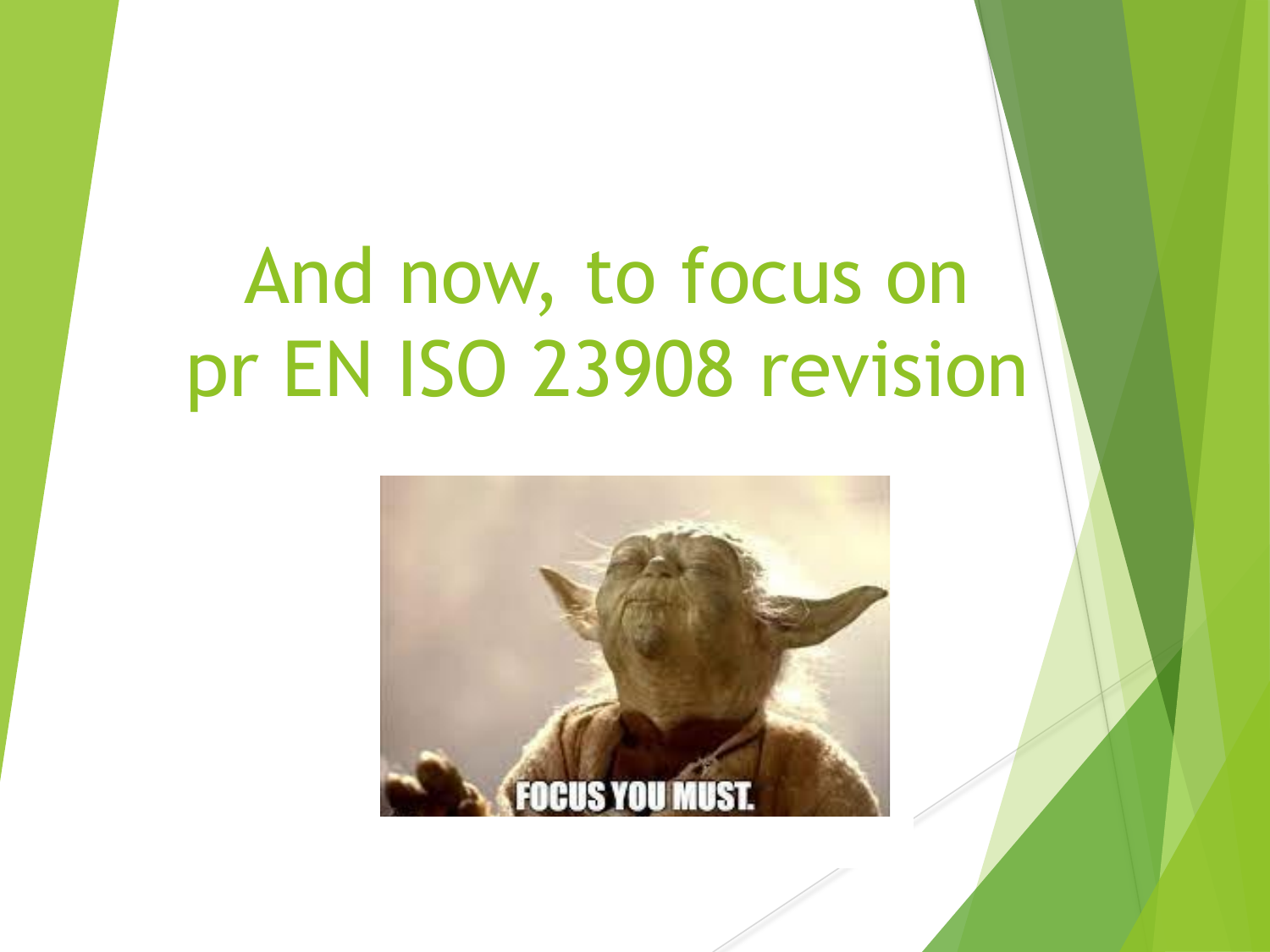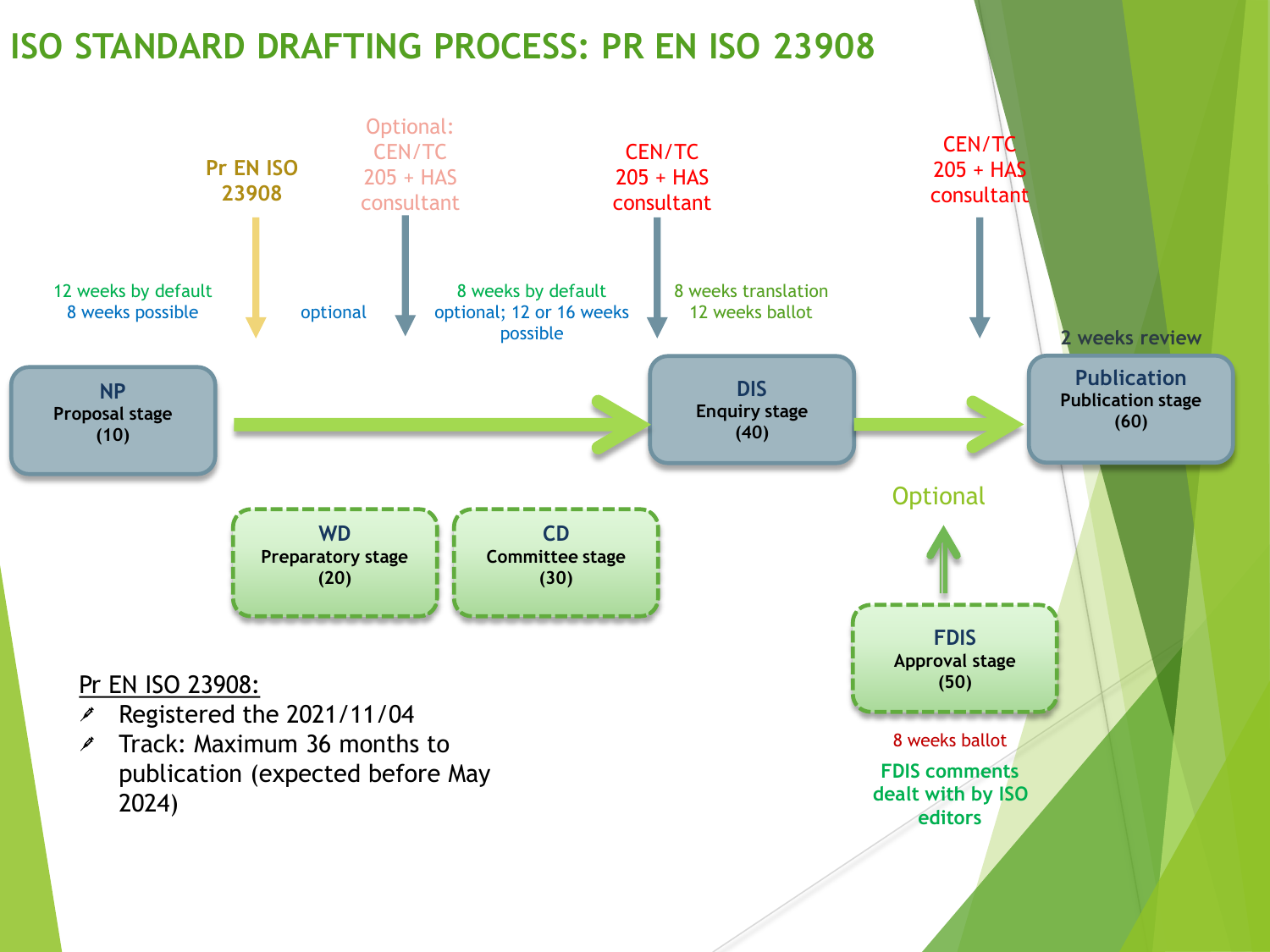## **PR EN ISO 23908REV AND M/575 - TITLE**

#### **EN ISO 23908:2011**

Sharps injury protection — Requirements and test methods — Sharps protection features for single-use hypodermic needles, introducers for catheters and needles used for blood sampling

#### **Pr EN ISO 23908**

Sharps injury protection -- Requirements and test methods -- Sharps protection mechanisms for single-use needles, introducers for catheters **and needles used for blood testing, monitoring, sampling and medical substance administration**



 $M/575$ **Brussels**, 14.4.2021 C(2021) 2406 final

#### ➔ **Enlargement according to the standardization request**

**COMMISSION IMPLEMENTING DECISION** 

#### of 14.4.2021

on a standardisation request to the European Committee for Standardization and the European Committee for Electrotechnical Standardization as regards medical devices in support of Regulation (EU) 2017/745 of the European Parliament and of the Council and in vitro diagnostic medical devices in support of Regulation (EU) 2017/746 of the **European Parliament and of the Council**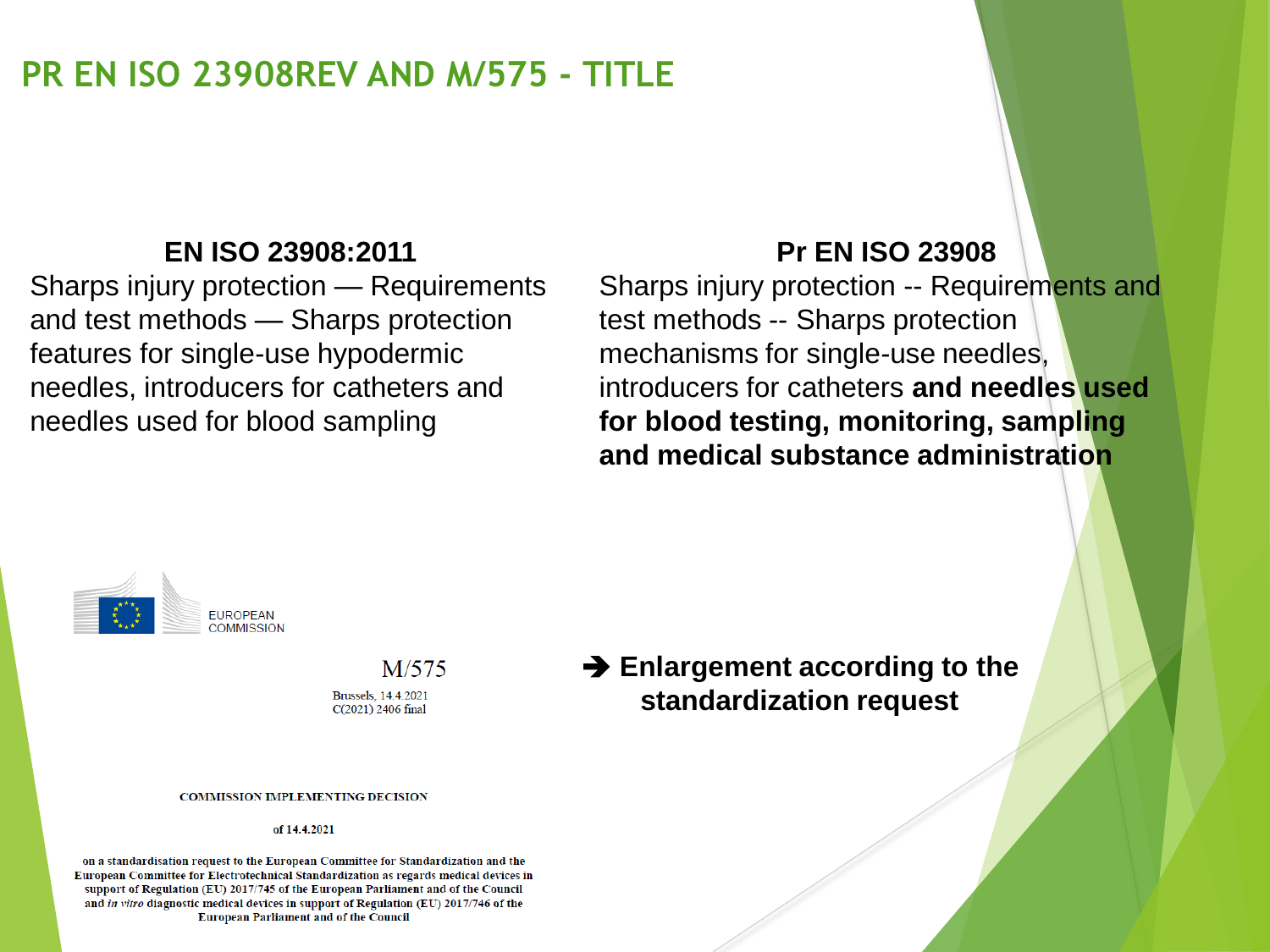## **PR EN ISO 23908REV – NEW SCOPE**

INTERNATIONAL· STANDARD<sub>a</sub>

Requirements and test methods for testing the performance and usability of sharps injury protection mechanisms forming part of devices fitted with single use 'sharps', for **administration and/or extraction of body/blood fluids and/or medicinal substances**.

The aim of the tests are to confirm **minimization of risks of accidental sharps injury from contaminated 'sharps', after the period of intended use,** *including the path to final disposal.*

It does not give requirements for the storage and handling of the device, sharps, or sharps protection before the sharp is used to penetrate the tissue.

Sharps-injury-protection----Requirementsand test methods --- Sharps protection. mechanisms for single-use needles, introducers for catheters and needles. used for blood testing, monitoring, sampling-and-medical-substanceadministration¤

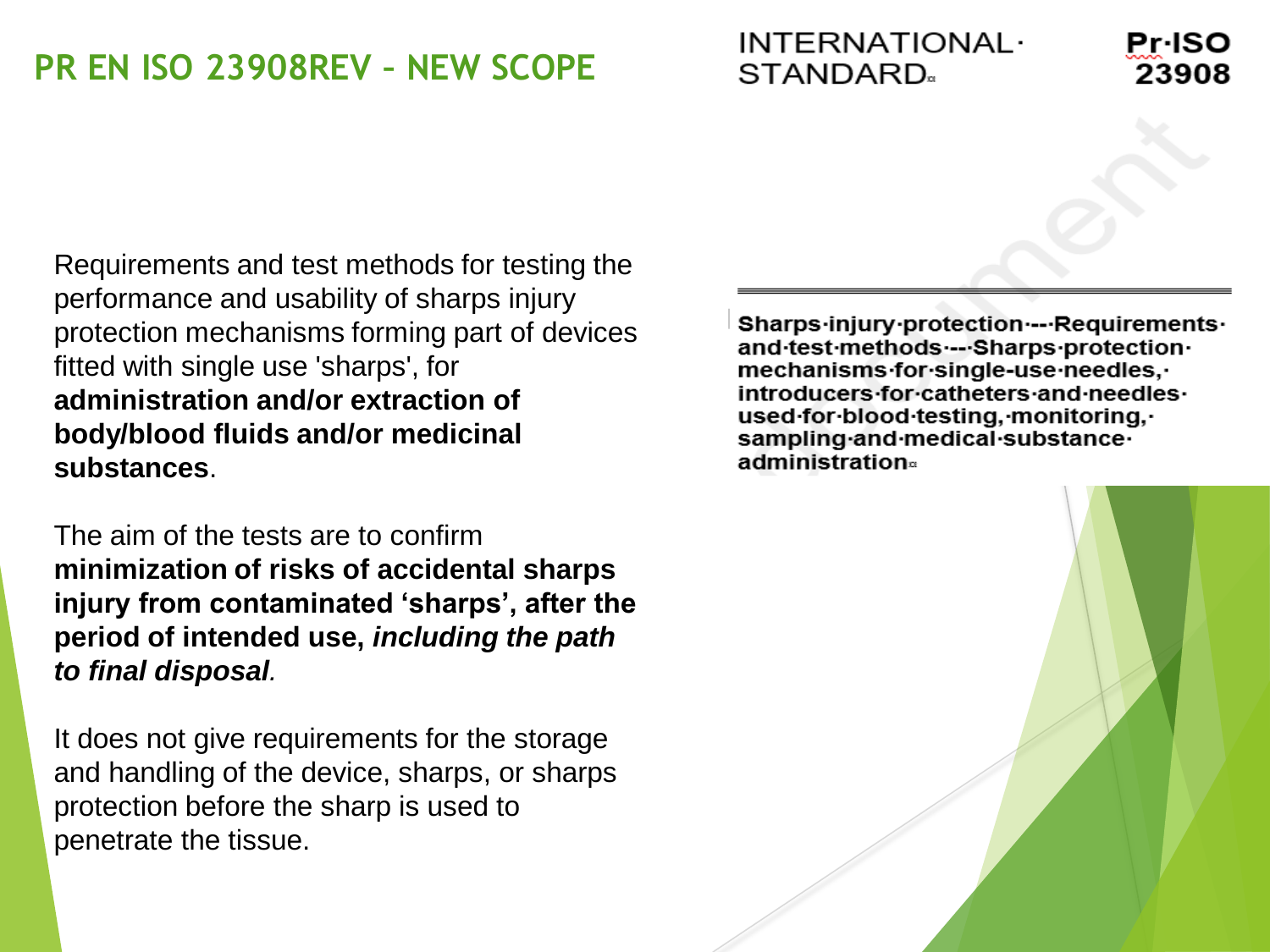## **PR EN ISO 23908REV - TERM AND DEFINITIONS**



- Integrated/built-in and stand-alone safety mechanism
- The term 'Devices' (as opposed to 'Medical Devices' covers product for administration and/or extraction of body/blood fluids **and/or** medicinal substances (example: pre-filled syringes)
- $\lambda$  Accidental sharp injury, contaminated sharps and final disposal (until recycling or final destruction)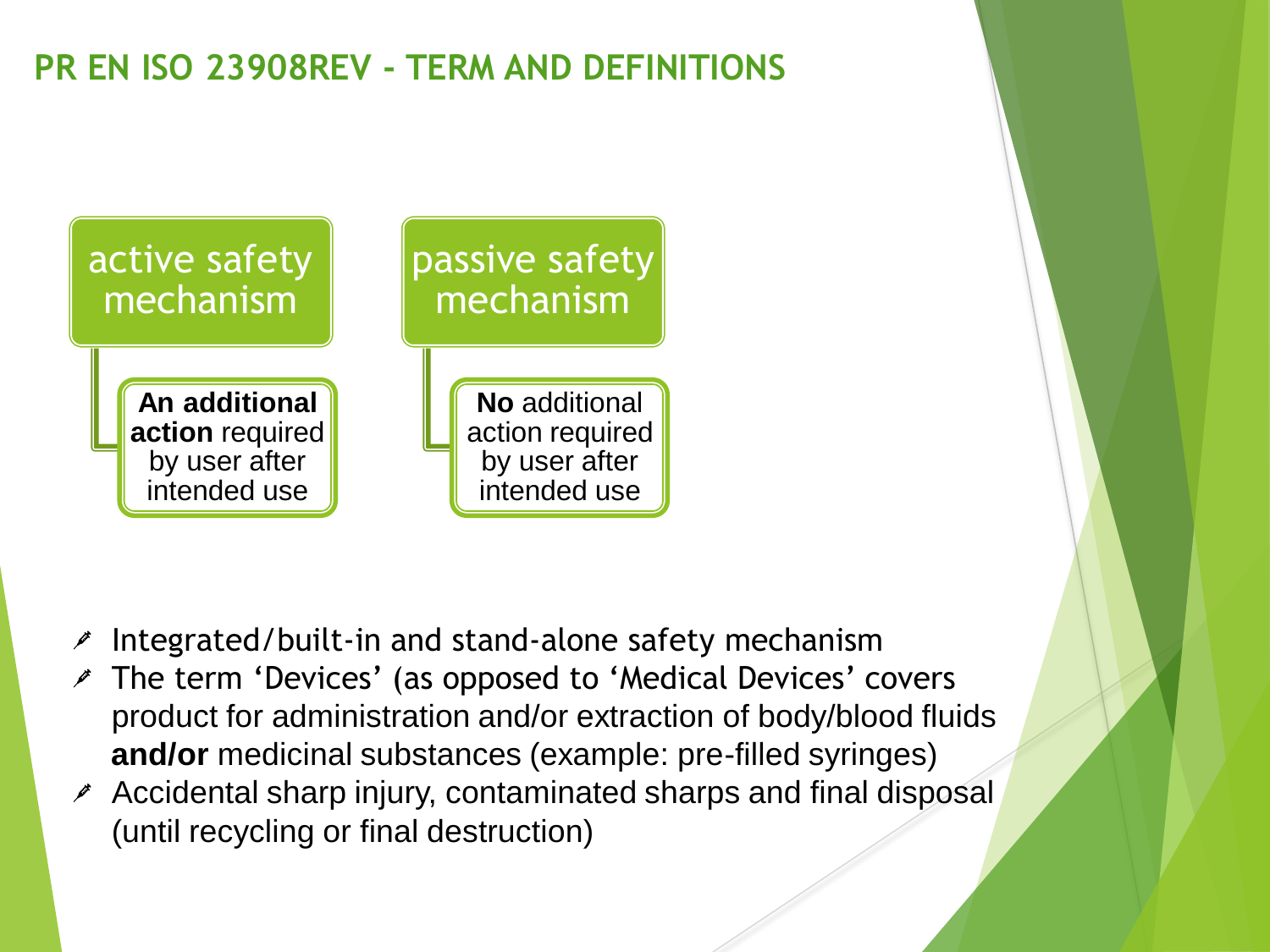## **PR EN ISO 23908REV**



Slides hereafter, may not reflect the final version to be published and proposed for citation in the OJEU. Revision by the working groups of ISO/TC 84 WG8 is still in progress under and major steps such as DIS/CEN enquiry and HAS assesment are still to come..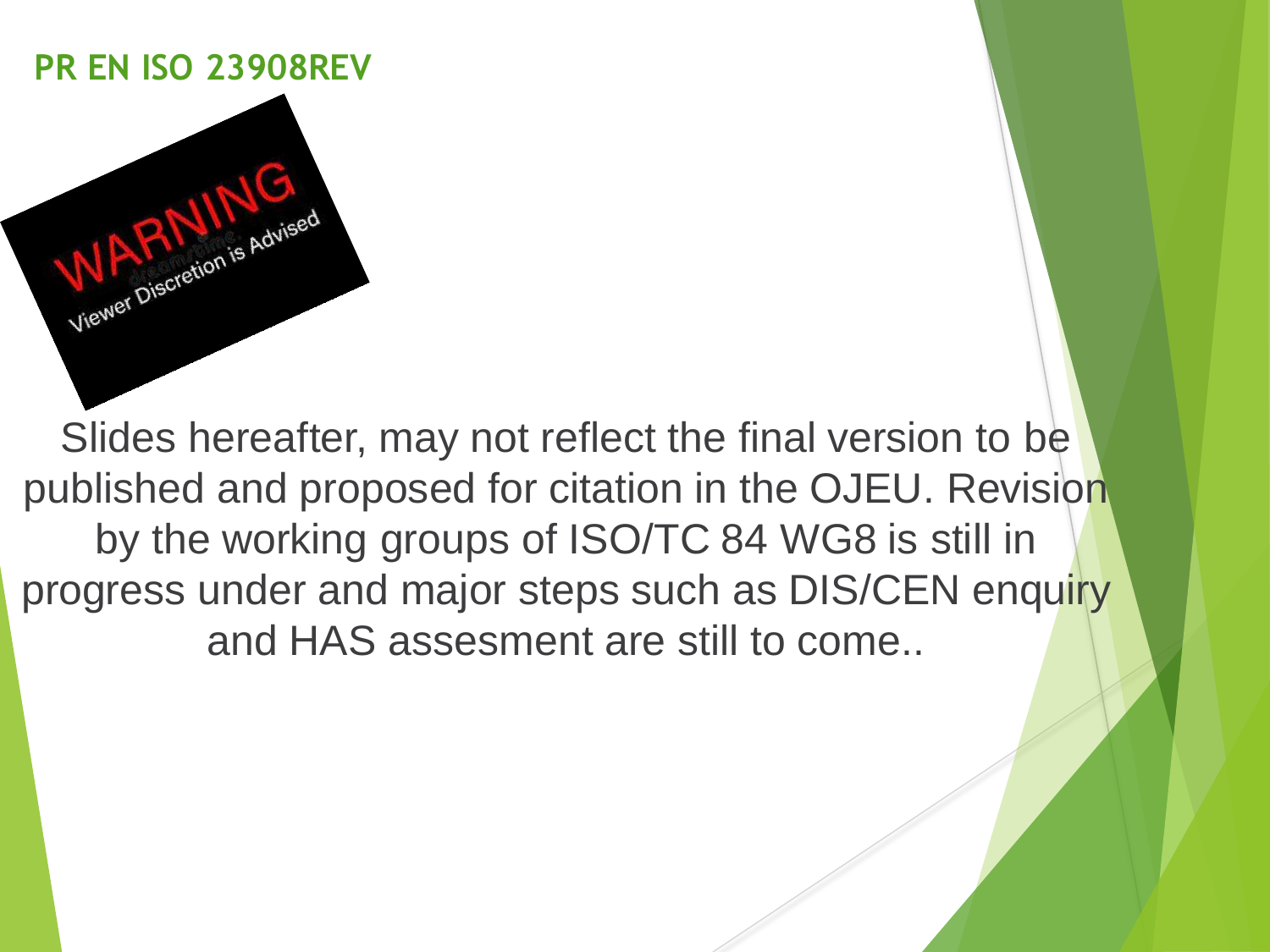## Standard body:

- Risk assesment (analysis, evaluation control, evaluation of residual pt risk) with ISO 14971:2019. EN ISO 14971 has been recently accepted as an MDR harmonized standard.
- Usabilitity enginering in accordance with IEC 62366-1
- In 'safe mode', protection against accidental sharps injury under  $\boldsymbol{\beta}^*$ expected conditions of use.
- $\ge$  Test for setting activation force
- Test to challenge the device once in 'safe' mode (Drop test, resistance to un-latching, 'tread test') – In progress
- Annex A Guidance on simulated user studies– In progress
- Annex B test to assess the access to the sharps– In progress ◢
- 1st draft for Annex ZA ready